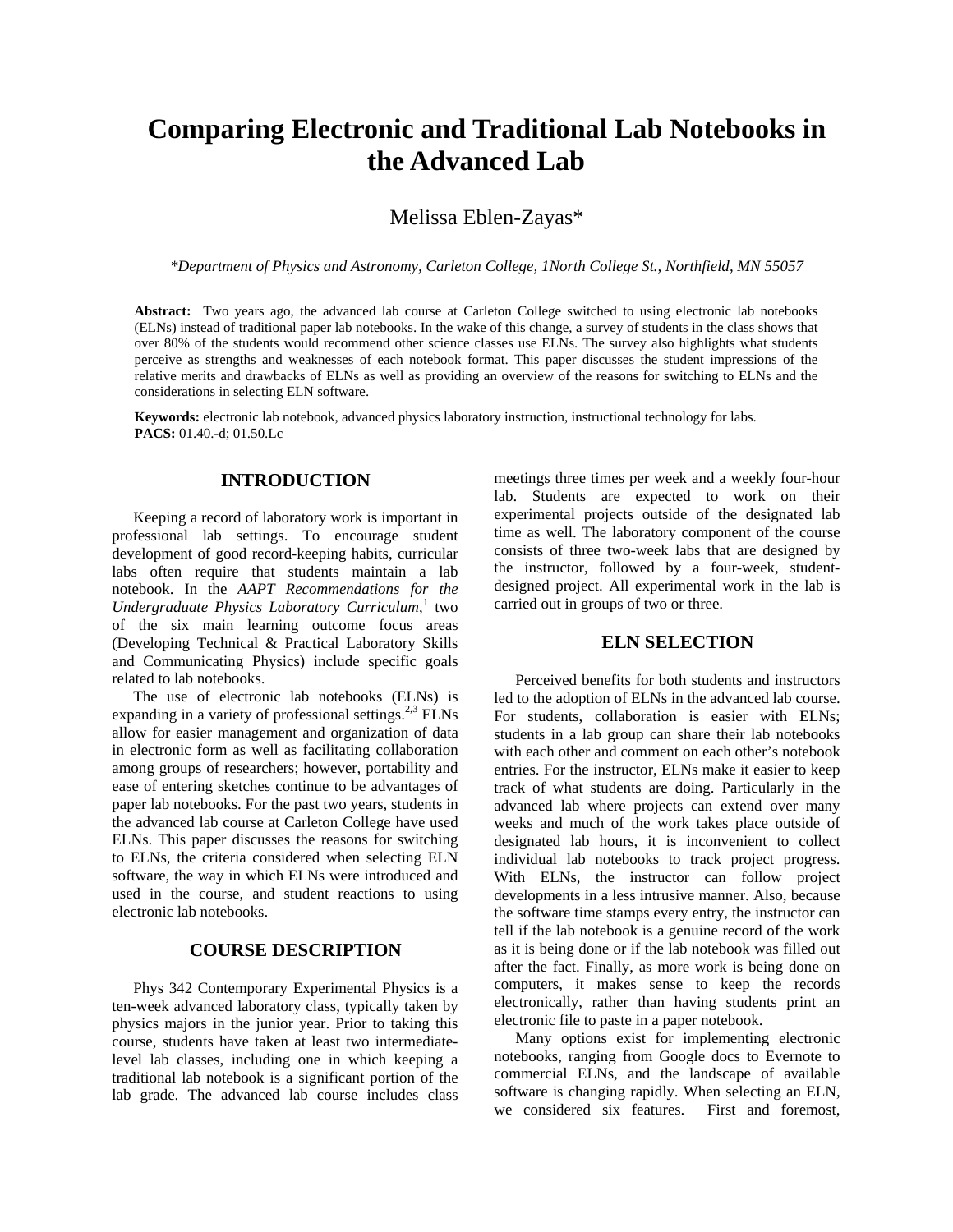students had to be able to easily, and selectively, share portions of their notebooks with others in the class. In addition, the notebooks needed to allow the instructor or peers to comment on entries in a student's notebook. Second, since students might use a variety of devices and operating systems to access the ELNs, the software had to work well across different platforms. Third, the software needed to provide an opportunity for the instructor to distribute some background materials about the labs at the beginning of the term and to push additional materials to the student lab notebooks during the course, without overwriting student entries in the lab notebooks. Fourth, because students often used their phones to capture photos of experimental set-ups or sketches on a whiteboard, software with a phone app allowing photos to be easily imported to the notebook was desirable. Fifth, the software should allow quick and easy typesetting of equations. Finally, we did not want students to pay much more for the ELN than they would have for a traditional paper lab notebook. After comparing features among three ELNs (Microsoft OneNote, LabArchives, and PerkinElmer Elements) and talking with other ELN users, LabArchives was chosen as the ELN for the course.<sup>4</sup>

#### **ELN IMPLEMENTATION**

An in-class activity on the first day of the course, based on activities developed by others,<sup>5</sup> provided an introduction to lab notebooks and the possible benefits and drawbacks of ELNs. Students, working in groups of two or three, were given several pages from the lab notebooks of famous scientists. After examining the lab notebook pages, they were asked to identify what types of things were recorded, the style and tone of the notes, and similarities and differences between the various notebook pages. Through the discussion, students developed an understanding that lab notebooks serve two different audiences – the individual investigator and collaborators or external observers who want to understand or reproduce the work.

The class discussion then moved to the limitations of paper lab notebooks and the potential trade-offs involved in using an electronic lab notebook versus a paper lab notebook. Students immediately identified the potential for easy sharing of electronic lab notebooks with remote collaborators as a major benefit. In addition, having just struggled to decode the poor handwriting of several famous scientists, students also identified legibility of the record as a benefit of an ELN. At the same time, students recognized the limitations of technology. In particular, they raised questions about the permanence of an electronic lab record and concerns about the ease of the user interface. Upon wrapping up the discussion, the key

elements of LabArchives were demonstrated in class to make students aware of the features and functions of the ELN software.

Students were expected to keep a complete record of all their lab work in LabArchives. When the students first logged in, they found a class notebook that already had some structure to it. Each of the instructor-designed experiments had its own folder within the notebook and there was a final project folder. The folders for the instructor-designed labs were populated with four sub-folders: one subfolder with background materials (introduction to the labs, descriptions of the experimental set-up/equipment, relevant papers from the literature) and three additional subfolders -- one for student notes on equipment/procedures, one for data files and associated notes, and one for notes on analysis/conclusions. Many students added additional subfolders to the provided folders, while a few students chose to create their own file organization system.

During the first half of the course when working on the instructor-designed labs, students received written feedback on their lab notebook after each of the twoweek experiments (three times total). In addition, the instructor monitored the lab notebooks for early identification of any students who were not providing an adequate record of their work. During the openended projects in the second half of the course, the lab notebooks provided the instructor a window into project progress that was accessible at any time. Student notebooks were again evaluated at the end of the final project. Evaluation of the lab notebook contributed to 10% of the overall course grade. Having the lab notebook carry weight in the overall course grade encourages students to consider the importance of good record-keeping habits and reinforces that the process of organizing one's thoughts and data is an important part of lab work. At the end of the course, students could export their LabArchives notebook as a PDF, but we did not track how many students did this.

## **STUDENT RESPONSE**

In the last week of the course, students were given an in-class survey asking about LabArchives and ELNs. The survey consisted of six rating scale questions about using the LabArchives ELN, three free response questions about LabArchives, and three general questions about past, present, and future use of ELNs. None of the 22 students in the course had used an ELN prior to this course, although all students had taken a course that required keeping a traditional paper lab notebook. Over half the students reported that they kept a better record of their lab work with an ELN than with a traditional paper notebook, and few students felt their record keeping was significantly worse with the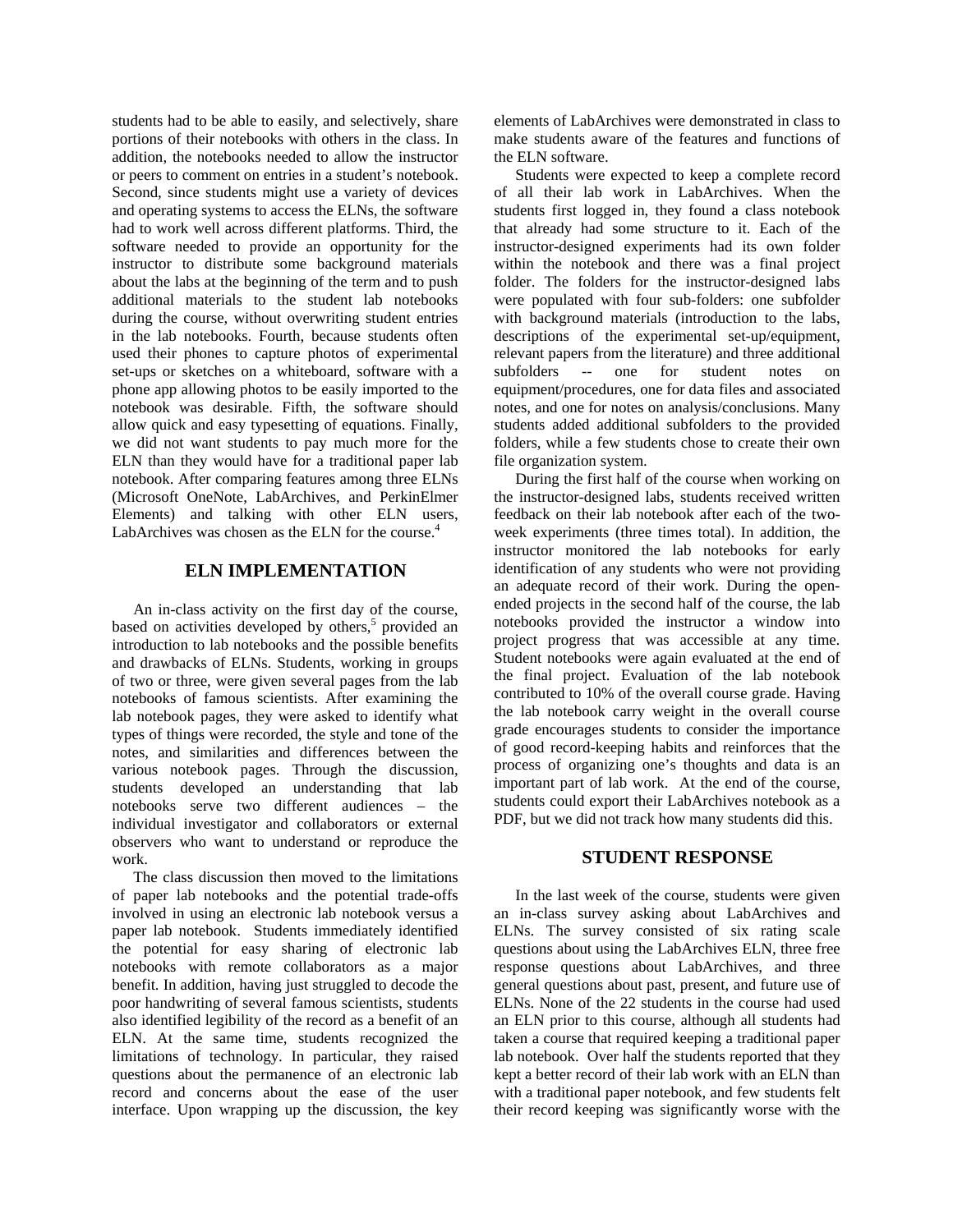ELN (Fig.1). Additionally, most students judged that it took less time to enter information into an ELN as compared to a paper lab notebook (Fig. 2). Student approaches to recording work in the lab notebook varied by group. Some groups would have as few as four or five lab notebook entries for a day of work, while other groups would have more than 30 entries. To some extent this reflects a difference in opting for fewer, longer entries versus many shorter entries, but it also reflects the variation in how engaged the students were as record keepers. Additional analysis of the numbers and types of lab notebook entries and how that relates to student learning is an area for future research.



**FIGURE 1.** Student responses to the question, "Do you keep a better or worse record of your laboratory experiment with LabArchives as compared to a traditional lab notebook?"



**FIGURE 2.** Student responses to the question, "Does it take you more or less time entering information into LabArchives as compared to a traditional lab notebook?"

When asked to identify what aspects of record keeping were easier with an ELN, the two most common responses were easier collaboration (8 students) and easier integration of digital graphics and photos (11 students). The list of ELN benefits mentioned by at least two or more students included:

• Easier collaboration with group members;

- Easier integration of digital graphics and photos;
- Storing many different file formats easily;
- Easier organization of files, and the ability to reorganize later;
- Accessibility from any device, anywhere;
- Ability to link to external on-line resources;
- Easier to read notes of those with illegible handwriting.

One of the unexpected benefits of ELNs was that over 85% of students felt less effort was required to organize information in an ELN than in a paper notebook (Fig. 3). Students frequently mentioned that they appreciated the ease with which the information and files could be rearranged as needed. As one student noted, "You can rearrange files to organize information after putting it in the notebook." Another student wrote, "I particularly enjoyed that I could divide my work into sections. This helped me to organize my thoughts better." However, not all students saw the benefits of the flexible organizational structure of the ELN. One student wrote, "It's not clear how to organize the notebook because 1) we can add lots of entries to a page or 2) we can add lots of pages to a folder."



**FIGURE 3.** Student responses to the statement, "The effort it required to organize the information in LabArchives compared to a traditional notebook was…"

When asked to identify what aspects of the record keeping were more difficult with an ELN as compared to traditional lab notebooks, the most common response was the hassle of including equations or quick sketches (6 students). The list of ELN drawbacks mentioned by at least two or more students included:

- The difficulty of including equations or sketches;
- Technical difficulties;
- Taking more effort to record simple things;
- Having to write notes by hand and transfer them later, if a computer is not present;
- Absence of a hard copy to show someone else or to reference later.